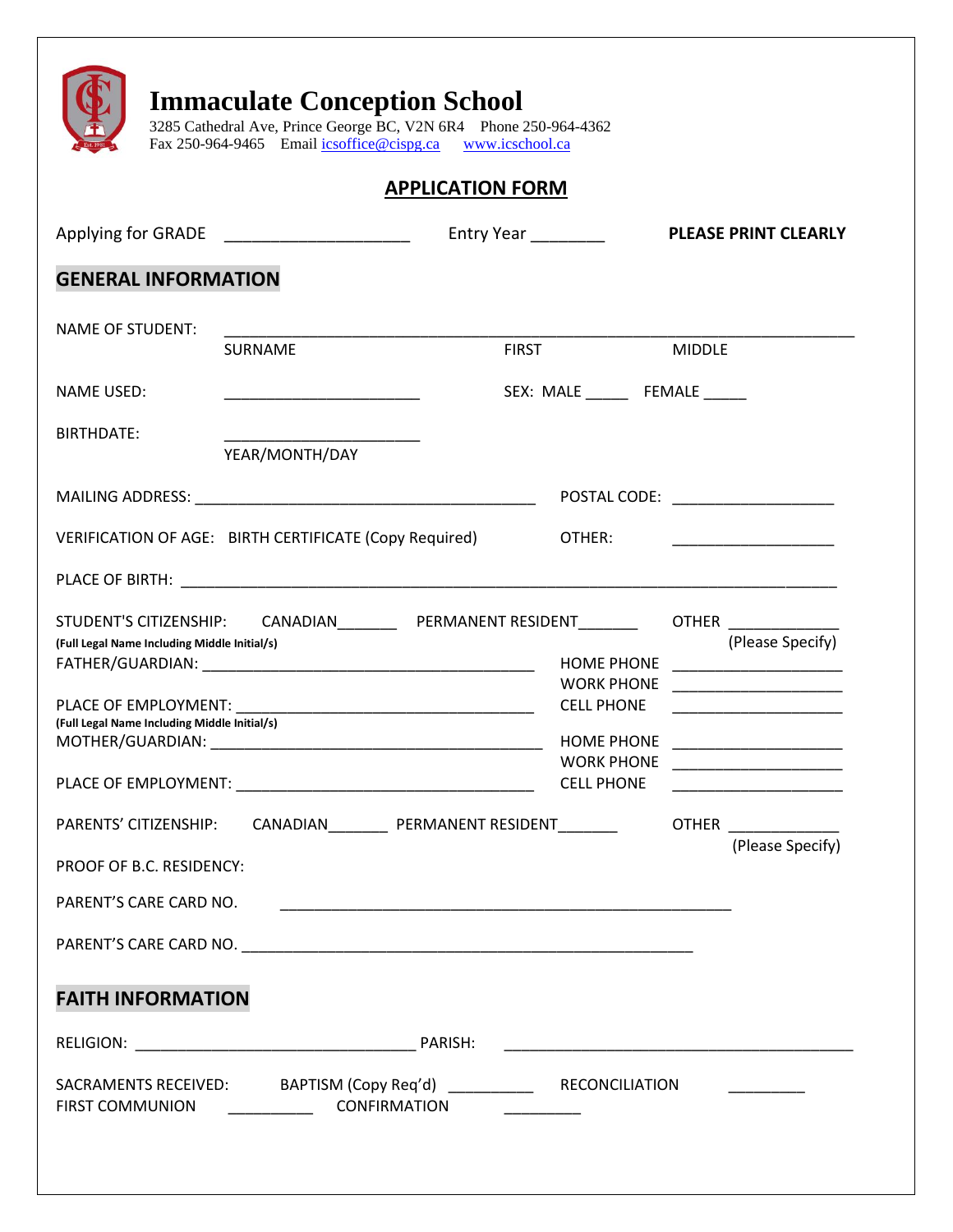

3285 Cathedral Ave, Prince George BC, V2N 6R4 Phone 250-964-4362 Fax 250-964-9465 Email <u>icsoffice@cispg.ca [www.icschool.ca](http://www.icschool.ca/)</u>

## **EMERGENCY & HEALTH INFORMATION**

| DAYCARE/BABYSITTER:                                                                                                                                                                                                            |                                                                                                                                              |                                                                                                                                                                                                                                          |
|--------------------------------------------------------------------------------------------------------------------------------------------------------------------------------------------------------------------------------|----------------------------------------------------------------------------------------------------------------------------------------------|------------------------------------------------------------------------------------------------------------------------------------------------------------------------------------------------------------------------------------------|
|                                                                                                                                                                                                                                | <b>NAME</b>                                                                                                                                  | <b>CONTACT NUMBER</b>                                                                                                                                                                                                                    |
| LIST ANY ALLERGIES, DISABILITIES, ETC.                                                                                                                                                                                         |                                                                                                                                              |                                                                                                                                                                                                                                          |
|                                                                                                                                                                                                                                |                                                                                                                                              |                                                                                                                                                                                                                                          |
|                                                                                                                                                                                                                                |                                                                                                                                              |                                                                                                                                                                                                                                          |
|                                                                                                                                                                                                                                |                                                                                                                                              |                                                                                                                                                                                                                                          |
| YOU?<br><b>YES</b><br>NO.                                                                                                                                                                                                      |                                                                                                                                              | DOES THE SCHOOL HAVE PERMISSION TO CONTACT YOUR DOCTOR IN CASE OF EMERGENCY WHEN UNABLE TO CONTACT                                                                                                                                       |
| EMERGENCY CONTACTS: Network and the state of the state of the state of the state of the state of the state of the state of the state of the state of the state of the state of the state of the state of the state of the stat | NAME (Relation to student)                                                                                                                   | <b>CONTACT NUMBER</b>                                                                                                                                                                                                                    |
|                                                                                                                                                                                                                                | NAME (Relation to student)                                                                                                                   | <b>CONTACT NUMBER</b>                                                                                                                                                                                                                    |
| <b>LEGAL INFORMATION</b>                                                                                                                                                                                                       | OUT OF TOWN CONTACT: THE STATE OF THE STATE OF THE STATE OF THE STATE OF THE STATE OF THE STATE OF THE STATE O<br>NAME (Relation to student) | <b>CONTACT NUMBER</b>                                                                                                                                                                                                                    |
| LEGAL CUSTODY ALERT IN EFFECT? YES                                                                                                                                                                                             | NO.<br>$\Box$                                                                                                                                | (If YES, please attach a copy of any legal papers pertinent to your child regarding custody, visitation, or any other<br>matter related to your child's schooling. A copy of an up-to-date court order MUST be on file with the school.) |
| <b>YES</b><br><b>SIBLINGS</b>                                                                                                                                                                                                  | NO                                                                                                                                           |                                                                                                                                                                                                                                          |
|                                                                                                                                                                                                                                | <b>NAME</b>                                                                                                                                  | Age                                                                                                                                                                                                                                      |
|                                                                                                                                                                                                                                | <b>NAME</b>                                                                                                                                  | Age                                                                                                                                                                                                                                      |
|                                                                                                                                                                                                                                | <b>NAME</b>                                                                                                                                  | Age                                                                                                                                                                                                                                      |
|                                                                                                                                                                                                                                |                                                                                                                                              | I HEREBY CERTIFY THAT THE ABOVE STATEMENTS ARE TRUE AND CORRECT.                                                                                                                                                                         |
| Signature of Parent/Guardian                                                                                                                                                                                                   |                                                                                                                                              |                                                                                                                                                                                                                                          |
|                                                                                                                                                                                                                                | <b>NAME</b>                                                                                                                                  | <b>CONTACT NUMBER</b>                                                                                                                                                                                                                    |
|                                                                                                                                                                                                                                | <b>NAME</b>                                                                                                                                  | <b>CONTACT NUMBER</b>                                                                                                                                                                                                                    |
|                                                                                                                                                                                                                                |                                                                                                                                              |                                                                                                                                                                                                                                          |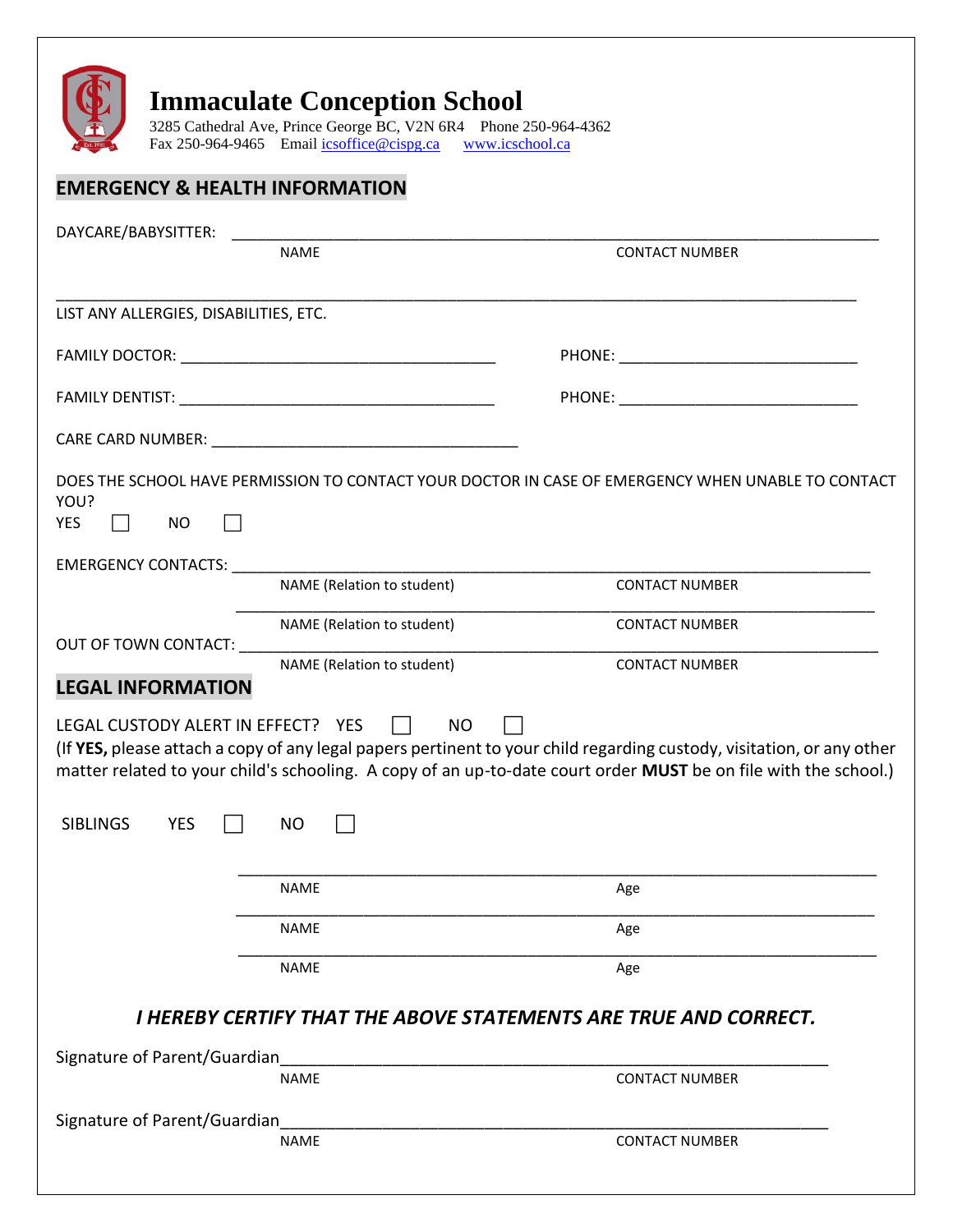|                                                                                                                                                 | <b>Immaculate Conception School</b><br>3285 Cathedral Ave, Prince George BC, V2N 6R4 Phone 250-964-4362<br>Fax 250-964-9465 Email icsoffice@cispg.ca www.icschool.ca |                         |  |                  |  |
|-------------------------------------------------------------------------------------------------------------------------------------------------|----------------------------------------------------------------------------------------------------------------------------------------------------------------------|-------------------------|--|------------------|--|
|                                                                                                                                                 | <b>OTHER INFORMATION</b>                                                                                                                                             |                         |  |                  |  |
|                                                                                                                                                 |                                                                                                                                                                      |                         |  |                  |  |
|                                                                                                                                                 |                                                                                                                                                                      |                         |  |                  |  |
|                                                                                                                                                 | SECONDARY HOME MAILING ADDRESS, IF DIFFERENT:                                                                                                                        |                         |  |                  |  |
|                                                                                                                                                 |                                                                                                                                                                      |                         |  |                  |  |
|                                                                                                                                                 |                                                                                                                                                                      | <b>NAME AND ADDRESS</b> |  |                  |  |
|                                                                                                                                                 | LANGUAGE SPOKEN AT HOME: NAMEL SERVICES                                                                                                                              |                         |  |                  |  |
|                                                                                                                                                 | <b>YES</b><br><b>ABORIGINAL ANCESTRY?</b><br>$\Box$ NO $\Box$                                                                                                        |                         |  |                  |  |
| (Ministry of Education required data)<br>If YES, Self Identification of Indigenous Ancestry Form must be completed and attached to application. |                                                                                                                                                                      |                         |  |                  |  |
|                                                                                                                                                 | HAS THIS CHILD RECEIVED LEARNING ASSISTANCE?                                                                                                                         | <b>YES</b>              |  | $\Box$ NO $\Box$ |  |
| YES<br>$NO \Box$<br>HAS THIS CHILD RECEIVED SPECIALIST INTERVENTIONS?<br>$\perp$                                                                |                                                                                                                                                                      |                         |  |                  |  |
| (SPEECH, HEARING, OT, PT, BEHAVIOURAL ETC.)<br>If YES, Special Needs Form must be completed and attached to application.                        |                                                                                                                                                                      |                         |  |                  |  |

## **CONSENT INFORMATION**

## **PLEASE READ AND SIGN THE CONSENT INFORMATION BELOW**

## **A. Field Trips**

A. Field ITIPS<br>I hereby give my consent for \_\_\_\_\_\_\_\_\_\_\_\_\_\_\_\_\_\_\_\_\_\_\_\_\_\_\_\_ to take part in supervised field trips during regular school hours. Whenever an excursion is planned which involves travelling any considerable distance, which would extend beyond school hours, it is understood that parents will be given sufficient notice of the event to withdraw this general consent for that particular trip if they so wish.

### **B. Personal Information Release Permission** (see attached information letter)

| Yes | No | I permit transfer of all information and documentation pertaining to my child<br>named above if transferring to or from another school.                                                                 |
|-----|----|---------------------------------------------------------------------------------------------------------------------------------------------------------------------------------------------------------|
| Yes | No | I permit my child to be included in any media coverage of a school event. I permit<br>my child's name and/or photo to be used in any school publication, including<br>school website and Facebook page. |
| Yes | No | I permit the school to disclose my name, phone number, email address, and my<br>child's name and grade to the Parent Support Group (PSG) for the purpose of<br>direct PSG communication.                |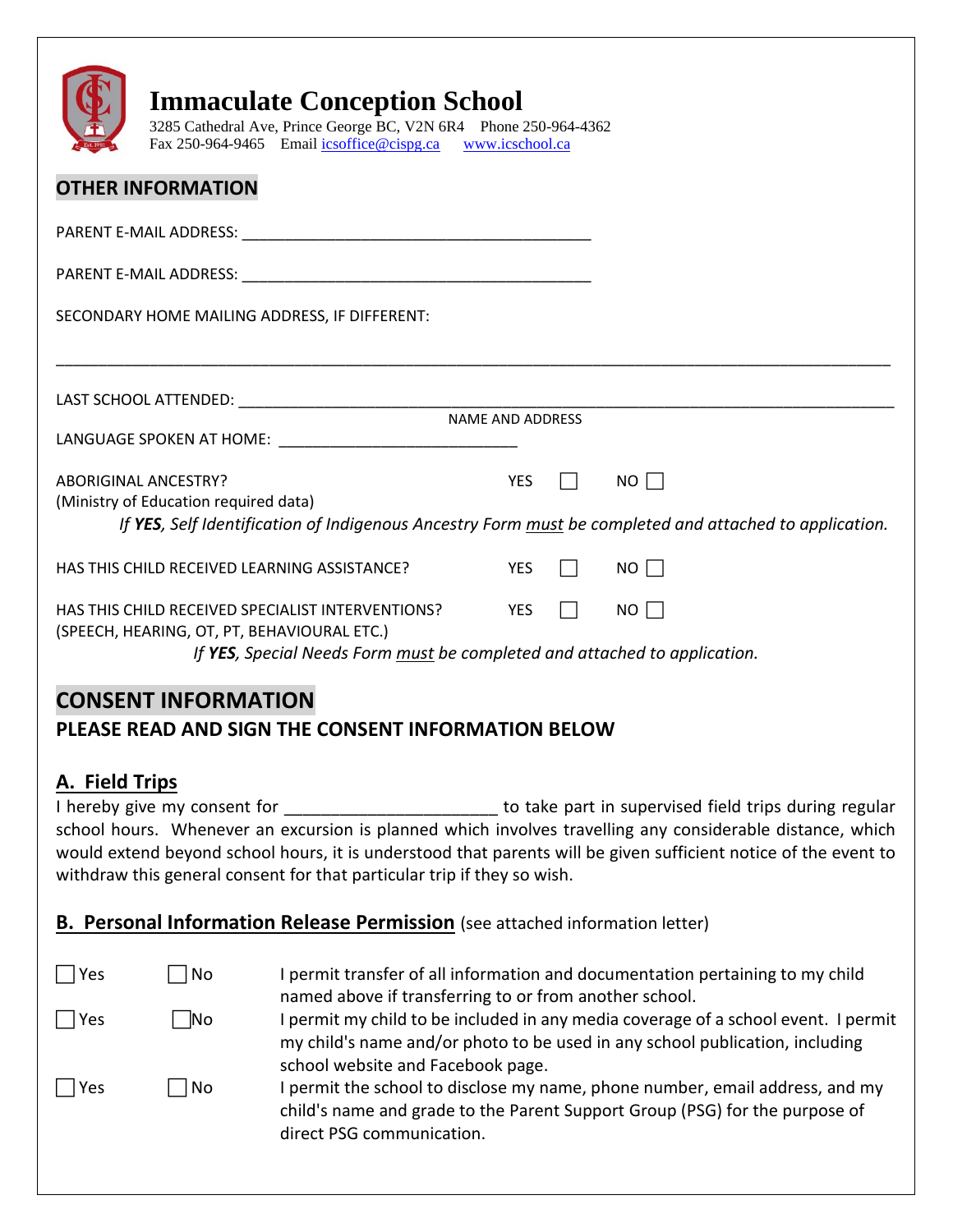

3285 Cathedral Ave, Prince George BC, V2N 6R4 Phone 250-964-4362 Fax 250-964-9465 Emai[l icsoffice@cispg.ca](mailto:icsoffice@cispg.ca) [www.icschool.ca](http://www.icschool.ca/)

Dear Parents,

The Personal Information Protection Act (British Columbia) is in effect for all schools. To ensure that we comply with the legislation, and your wishes as parents/guardians, we ask that you read the following information carefully.

The legislation states that all photographs, names, or anything else that identifies an individual or an individual's personal information, is protected. From time to time your child's name and/or photograph may be used in a school newsletter, yearbook or other school publication, or media coverage concerning school events.

#### **Registration Information**

Information provided at the time your child was registered at school was collected under the authority of the Independent School Act. This data is used for educational program purposes and, when required, may be provided to health services, social services and other support services. If a student moves to another school, student records are requested by that school. It shall be the understanding that our school administration has permission to pass on this information to the student's new school.

#### **Media Coverage**

It is possible that there will be media coverage of a school event. This coverage could include your child's photo (or video), name and comments being part of a broadcast, publication or Immaculate Conception School website, newsletter or Facebook page.

## **Parent Support Group**

From time to time, the Parent Support Group may wish to contact parents. To assist, the school will provide the PSG with a list of parents/guardians, email addresses, along with the names and grade levels of students.

Please be sure to complete the Personal Information Release Permission portion of the Application and Consent Form. This information will be kept as part of your child's student file as long as he/she attends Immaculate Conception School. Please be advised that this is a one-time consent and permission may be revoked at any time by parent request. Kindly note that you are responsible for notifying the school should the status of your permission change.

If you have any questions or concerns about the use of this information, please contact the school.

Sincerely,

Kathleen Barth Principal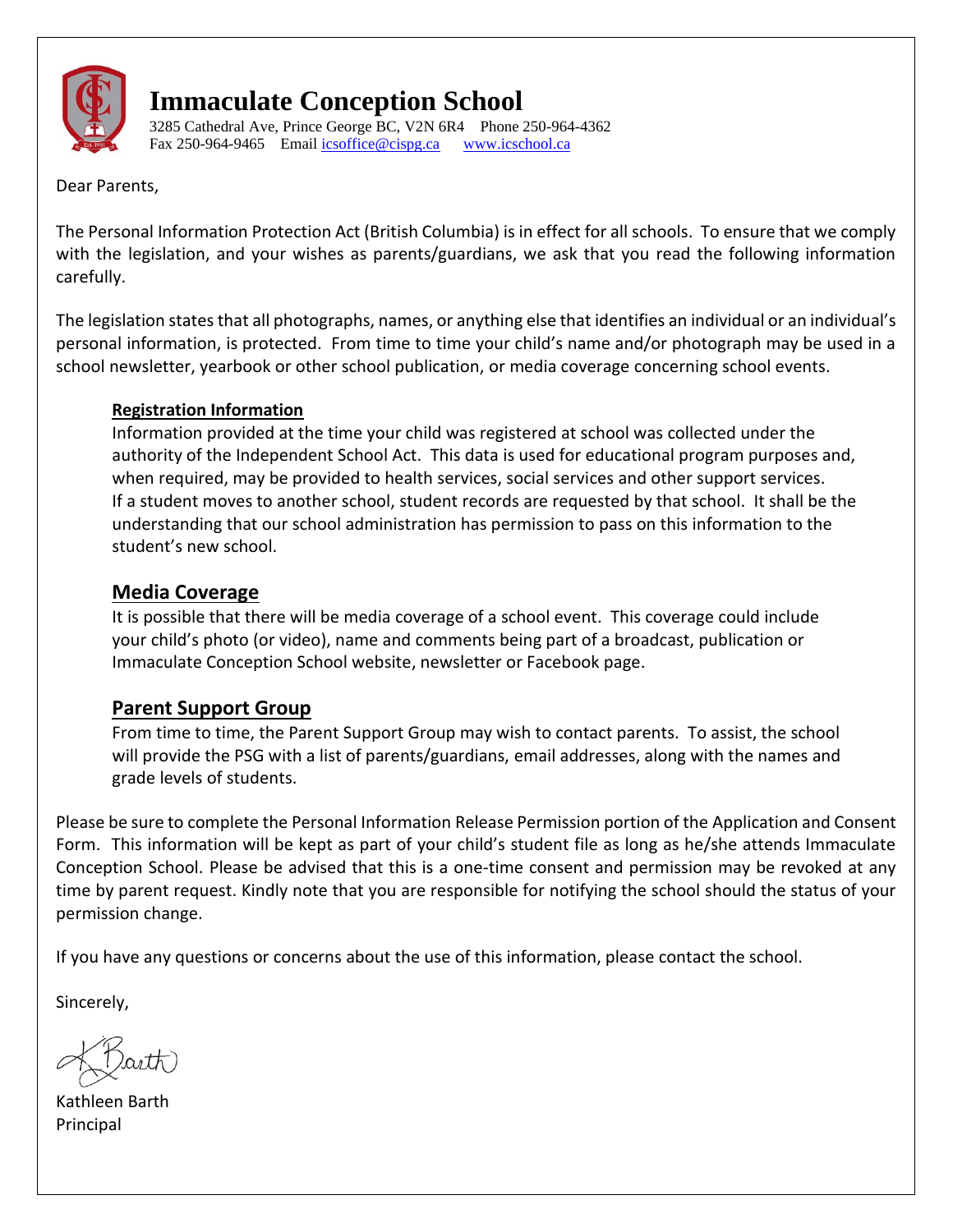

3285 Cathedral Ave, Prince George BC, V2N 6R4 Phone 250-964-4362 Fax 250-964-9465 Emai[l icsoffice@cispg.ca](mailto:icsoffice@cispg.ca) [www.icschool.ca](http://www.icschool.ca/)

## **Catholic Independent Schools Prince George (CISPG) Policy 501 Priorities for (Re) Admittance into CISPG Schools**

- 1. Students presently enrolled in the school.
- 2. Students with siblings presently enrolled in the school. (It is understood the school will make every effort possible to accommodate Catholic students.)
- 3. Students whose families are parishioners (defined as practicing Catholics for the purpose of this policy "practicing Catholics" shall mean those individuals who are registered in a parish and attend Sunday Mass faithfully.)
- 4. Students whose families are not practicing Catholics, but accept the goals and philosophy of the school and sign the Family Statement of Commitment.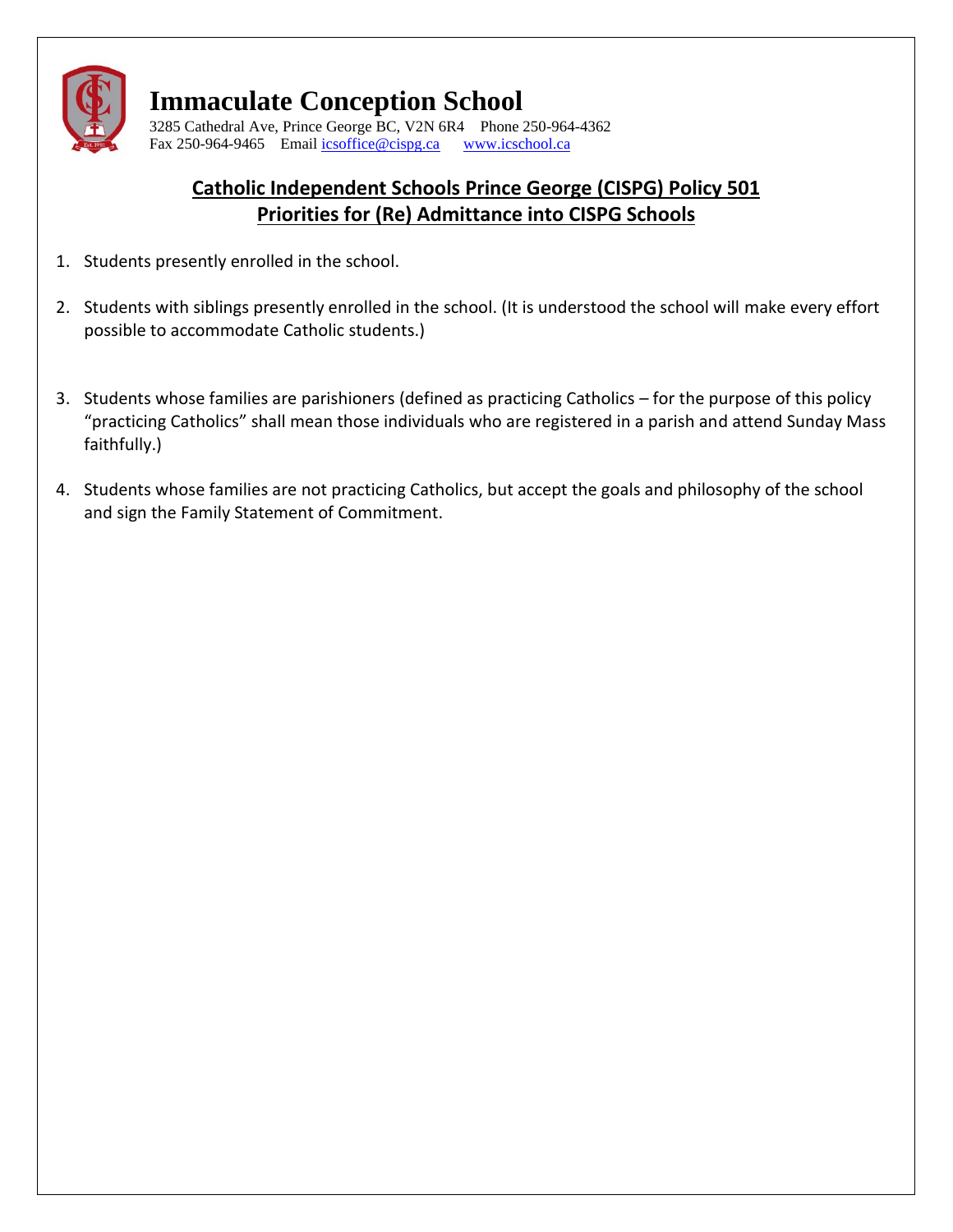|    |                                                                                                                                       | <b>Immaculate Conception School</b><br>3285 Cathedral Ave, Prince George BC, V2N 6R4 Phone 250-964-4362<br>Fax 250-964-9465 Email icsoffice@cispg.ca<br>www.icschool.ca                                                                                                                                                       |  |  |  |
|----|---------------------------------------------------------------------------------------------------------------------------------------|-------------------------------------------------------------------------------------------------------------------------------------------------------------------------------------------------------------------------------------------------------------------------------------------------------------------------------|--|--|--|
|    |                                                                                                                                       |                                                                                                                                                                                                                                                                                                                               |  |  |  |
|    |                                                                                                                                       | <b>LEGAL RESIDENCY OF PARENT - FORM A</b><br>(Ministry of Education Requirement)<br>To be completed and signed by a parent or legal (court-appointed) guardian. If legal guardian, attach a copy of<br>court order appointing you as legal guardian.<br>(Lawfully admitted into Canada)<br>1. I am (please "X" one):          |  |  |  |
|    |                                                                                                                                       | A Canadian citizen (if not born in Canada, please attach a photocopy of citizenship paper/card)                                                                                                                                                                                                                               |  |  |  |
|    |                                                                                                                                       | A Permanent Resident (please attach a copy of parent's landed immigrant status paper or Permanent<br><b>Resident card)</b>                                                                                                                                                                                                    |  |  |  |
|    | the                                                                                                                                   | Lawfully admitted to Canada under the Immigration and Refugee Protection Act (Canada) with one of<br>following documents (please mark the appropriate box below and attach a copy of document):                                                                                                                               |  |  |  |
|    | Admission as a refugee or refugee claimant                                                                                            |                                                                                                                                                                                                                                                                                                                               |  |  |  |
|    | Valid student permit for two or more years (or issued for one year but anticipated to be renewed for one or more<br>additional years) |                                                                                                                                                                                                                                                                                                                               |  |  |  |
|    |                                                                                                                                       | Valid employment authorization (work permit) for two or more years (or issued for one year but anticipated to be<br>renewed for one or more additional years)                                                                                                                                                                 |  |  |  |
|    |                                                                                                                                       | A person carrying out official duties under the authority of the Visiting Forces Act or as an accredited diplomatic<br>agent, pre-clearance officer, consular officer or official representative in Canada of a foreign government with a<br>consular post in British Columbia                                                |  |  |  |
|    |                                                                                                                                       | Other - document description: (must be cleared with Citizen and Immigration Canada)                                                                                                                                                                                                                                           |  |  |  |
|    | Yes                                                                                                                                   | (Residency in British Columbia)<br>2. I am a resident of British Columbia (please "X" one):<br>Residency address: Note and the set of the set of the set of the set of the set of the set of the set of the set of the set of the set of the set of the set of the set of the set of the set of the set of the set of the set |  |  |  |
|    | No                                                                                                                                    | I am not a resident of British Columbia                                                                                                                                                                                                                                                                                       |  |  |  |
|    |                                                                                                                                       | <b>Confirming signature:</b>                                                                                                                                                                                                                                                                                                  |  |  |  |
| 3. |                                                                                                                                       | Parent's/legal guardian's name:                                                                                                                                                                                                                                                                                               |  |  |  |
|    |                                                                                                                                       | Parent's/legal guardian's signature:                                                                                                                                                                                                                                                                                          |  |  |  |
|    |                                                                                                                                       | Parent's/legal guardian's name:                                                                                                                                                                                                                                                                                               |  |  |  |
|    |                                                                                                                                       | Parent's/legal guardian's signature:                                                                                                                                                                                                                                                                                          |  |  |  |
|    | Date:                                                                                                                                 |                                                                                                                                                                                                                                                                                                                               |  |  |  |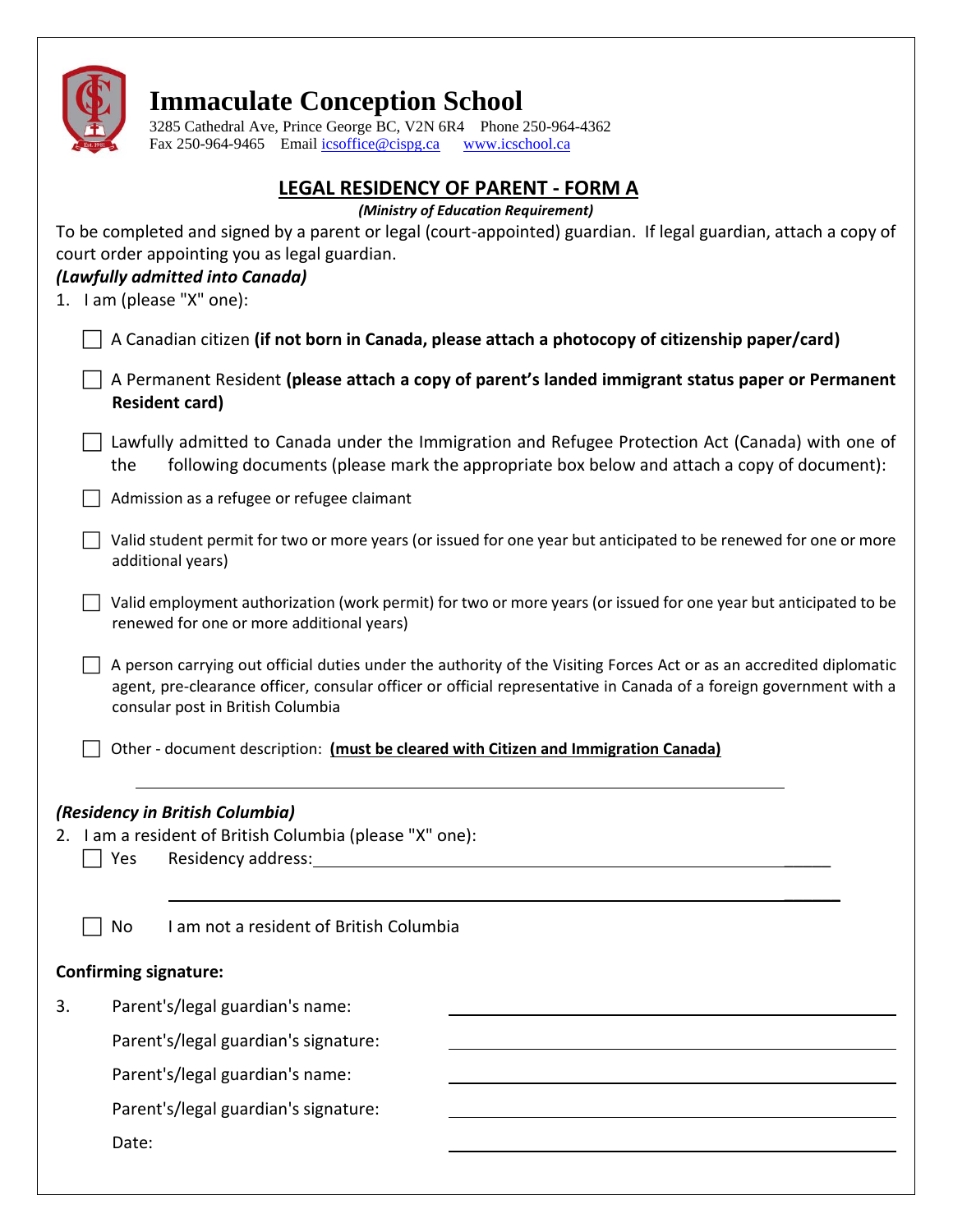

3285 Cathedral Ave, Prince George BC, V2N 6R4 Phone 250-964-4362 Fax 250-964-9465 Emai[l icsoffice@cispg.ca](mailto:icsoffice@cispg.ca) [www.icschool.ca](http://www.icschool.ca/)

#### **CATHOLIC INDEPENDENT SCHOOLS DIOCESE OF PRINCE GEORGE FAMILY STATEMENT OF COMMITMENT**

**\_\_\_\_\_\_\_\_\_\_\_\_\_\_\_\_\_\_\_\_\_\_\_\_\_\_\_\_\_\_\_\_\_\_\_\_\_\_\_\_\_\_\_\_\_\_\_\_\_\_\_\_\_\_\_\_\_\_\_\_\_\_\_\_\_\_\_\_\_\_\_\_\_\_\_\_\_\_\_\_\_\_\_\_\_\_\_\_**

"Motivated by a Christ-centered vision of humanity and human history, our school promotes the formation of the whole person. Such formation embraces not only intellectual, but also physical, emotional, moral and spiritual dimensions of human growth in accordance with the teachings of the Catholic Church. Intellect, emotions, creative ability and cultural heritage have a place in the life of the school. Human knowledge and skills are recognized as precious in themselves, but find their deepest meaning in God's plan for creation." From the PHILOSOPHY OF EDUCATION FOR CATHOLIC SCHOOLS IN THE PROVINCE OF BC by Catholic Bishops of BC. Catholic Schools are committed to fidelity to Jesus Christ, Who said, "Seek first the kingdom of God." The school emphasizes first and foremost the teaching and practice of the Catholic faith. All students, regardless of their religious affiliation, must participate in all the religious instruction and activities of the school community.

CISPG Schools recognize that students may come from family situations that do not conform to the moral teachings of the Catholic Church. Although the personal family background of a student is not an absolute obstacle to enrolment in a CISPG school, when parents choose a lifestyle directly opposed to the Church's deeply held moral teachings, they should recognize that the school is not the right place for their child, since the home and school would be giving contradictory teaching.

Partners (home, school, parish) in Catholic education must work together to provide an environment where faith and learning go hand in hand, leading young people to fullest development. Parents and guardians who enrol their children accept that the school will at all times uphold the teachings of the Roman Catholic Church. While present on the school campus and in school-related activities offsite, every adult must demonstrate conduct that upholds the school's declared mission. A coherent witness to Catholic moral teaching is expected at all times, especially in the public forum.

The following statements confirm parental support of the goals and philosophy of our Catholic school and need to be accepted by all members of the community. Read them carefully. They ask you to make a commitment to the values of our Catholic School community. If you have any questions or concerns regarding this family commitment form, please bring them to the Principal or Pastor who will gladly discuss them with you.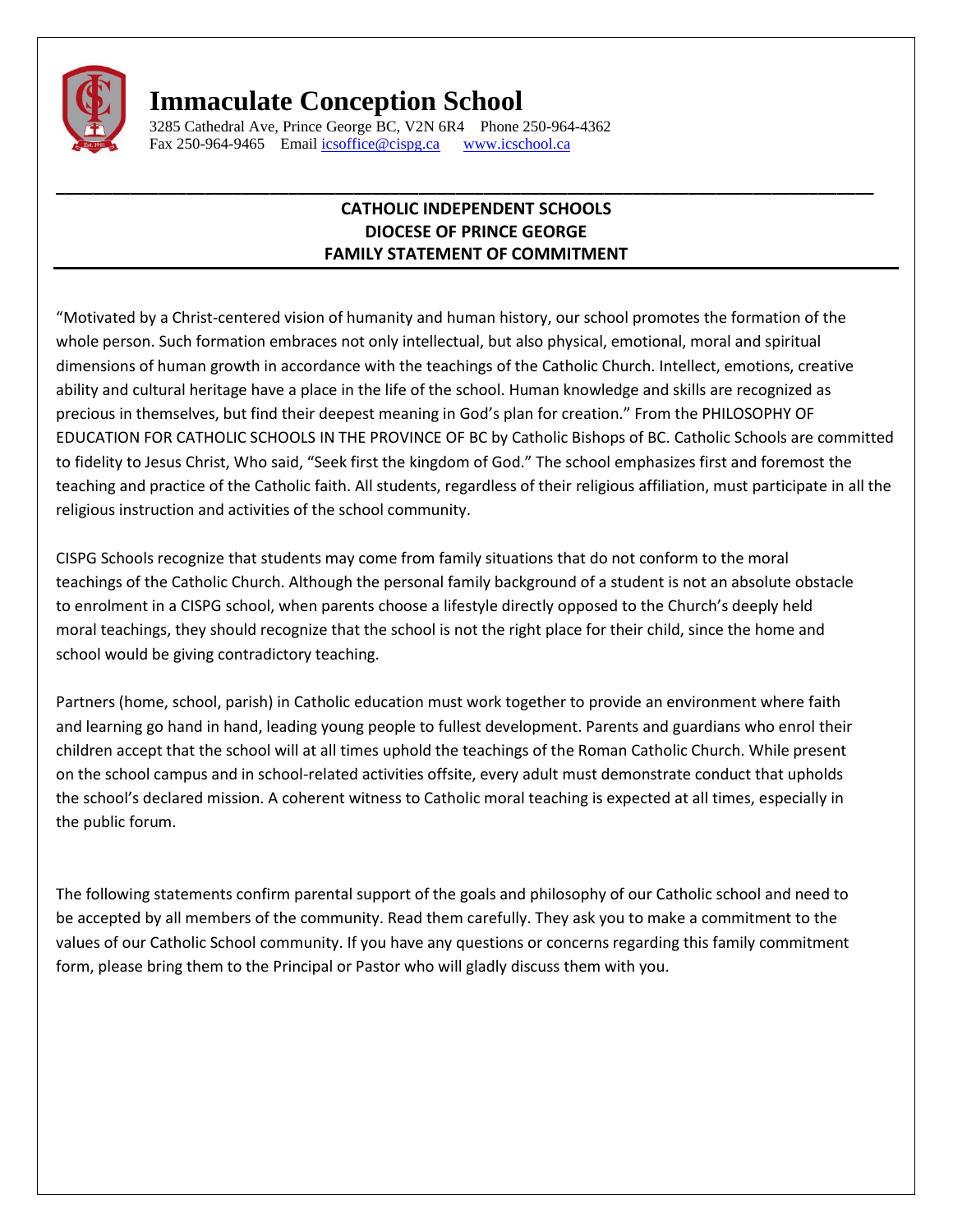

3285 Cathedral Ave, Prince George BC, V2N 6R4 Phone 250-964-4362 Fax 250-964-9465 Emai[l icsoffice@cispg.ca](mailto:icsoffice@cispg.ca) [www.icschool.ca](http://www.icschool.ca/)

By returning the signed statement with your completed application, you accept the responsibility of this commitment.

- 1. Parents and guardians agree that they and their families will exhibit conduct consistent with Catholic denominational standards. The determination of whether any conduct contravenes these standards is the right of the CISPG Board of Directors.
- 2. All students are required to participate in our religious education curricular and co-curricular programs, including liturgical celebrations, prayer, retreats and other spiritual activities.
- 3. Parents/Guardians are expected to participate in the religious education program as required.
- 4. Regular school attendance and full participation in all aspects of the academic program of the school are required of every student. Each student is expected to strive toward the development of his/her full academic potential. Parents are expected to support the academic program as required.
- 5. Each family is expected to support and participate in the fund-raising activities of the school.
- 6. Each student is expected to know and follow school policies on behaviour.
- 7. Parents/Guardians are expected to know and support school policy and procedures.
- 8. Parents/Guardians are expected to attend program-related events including but not limited to parent/teacher conferences and meet the teacher events.
- 9. Parents/Guardians agree to accept the responsibility for the cost of tuition, supplies, and other school activities.
- 10. If any of these conditions are not met, the school reserves the right to refuse admission, or remove a student from the school.

*Every child's needs are complex. As such, we reserve the right to re-evaluate your child's enrolment if their learning needs are not being met despite our best efforts.* 

I have read and understand the above expectations and commitments and I hereby accept them as stated.

Family Name (Please Print)

\_\_\_\_\_\_\_\_\_\_\_\_\_\_\_\_\_\_\_\_\_\_\_\_\_\_\_\_\_\_\_\_\_\_\_\_\_\_\_\_\_\_\_\_\_\_\_\_

\_\_\_\_\_\_\_\_\_\_\_\_\_\_\_\_\_\_\_\_\_\_\_\_\_\_\_\_\_\_\_\_\_\_\_\_\_\_\_\_\_\_\_\_\_\_\_\_\_\_\_\_\_\_\_\_\_

\_\_\_\_\_\_\_\_\_\_\_\_\_\_\_\_\_\_\_\_\_\_\_\_\_\_\_\_\_\_\_\_\_\_\_\_\_\_\_\_\_\_\_\_\_\_\_\_\_\_\_\_\_\_\_\_\_

Parent/Guardian Signature

Parent/Guardian Signature

Date: